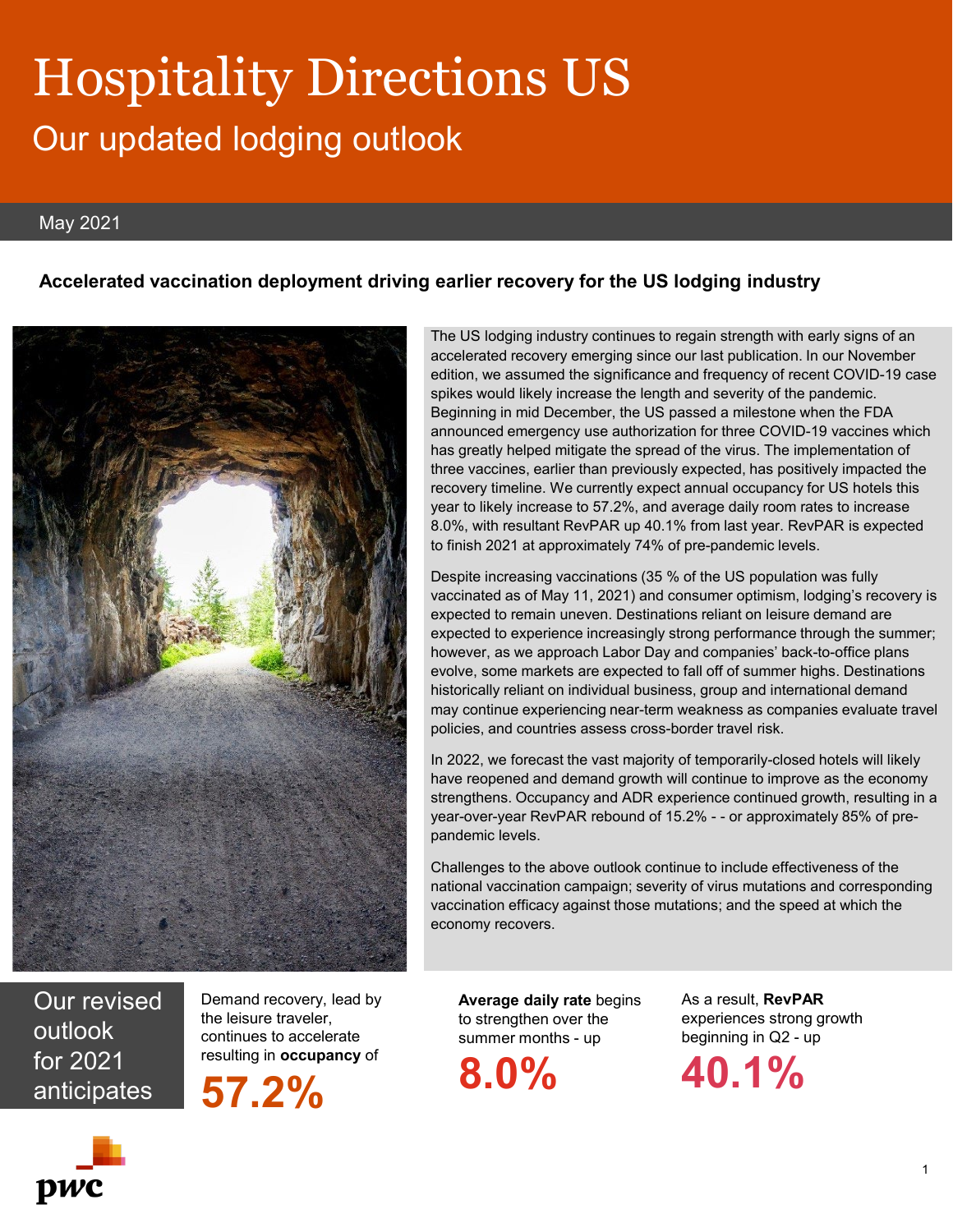## **Figure 1: RevPAR percent change, US and chain scales**



#### *Hospitality Directions Outlook Tables*

For detailed outlook tables covering the US and each of the chain scales, please access the *Hospitality Directions Outlook Tables* available online.

## **Figure 2: ADR contribution to change in RevPAR**



Source: PwC, based on STR data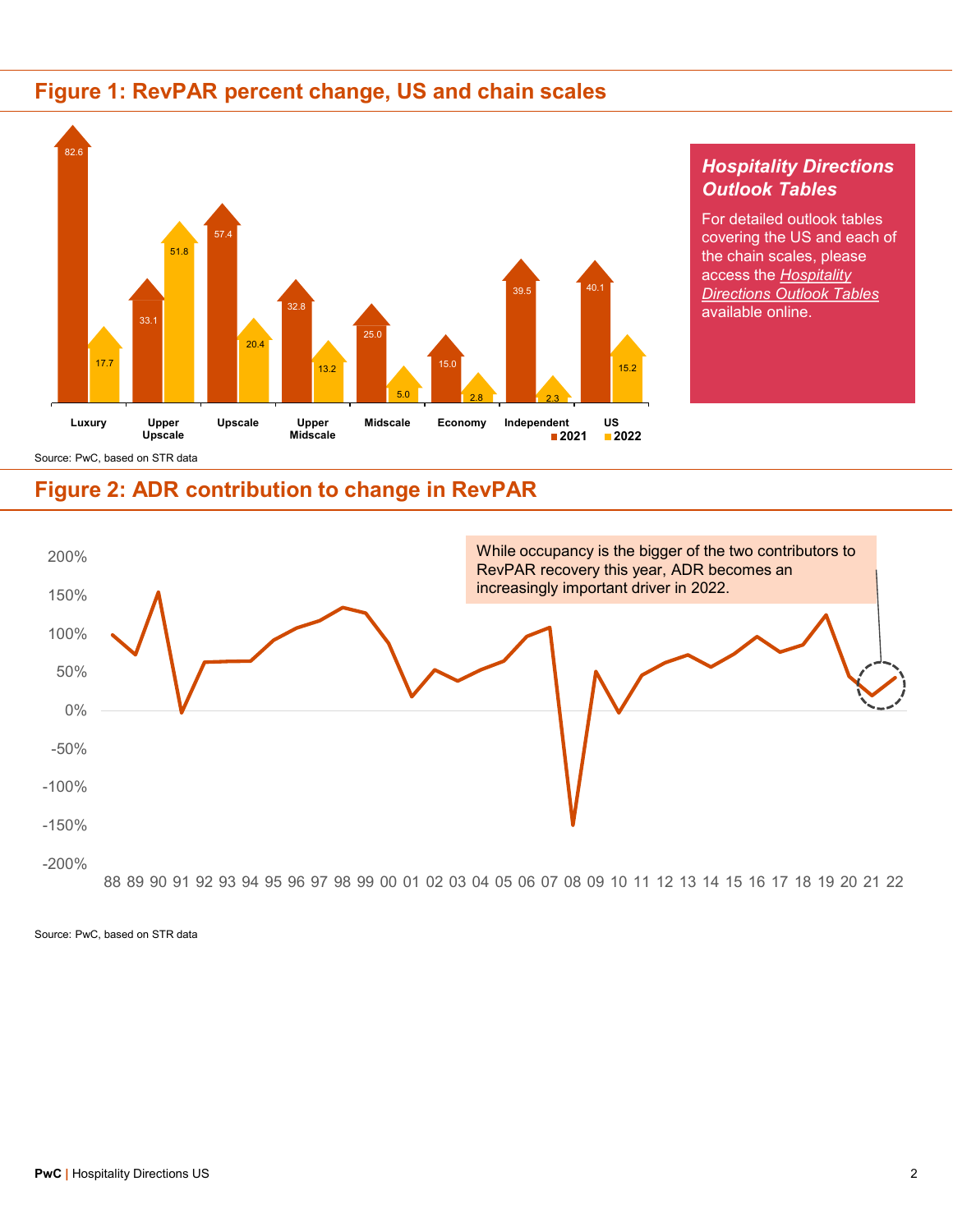## **Signs of recovery emerge driven by increased vaccinations**

Accelerated vaccination campaigns, additional federal fiscal support, and long-term monetary policy strategy are resulting in an improved outlook for the US economy. IHS Markit estimates that GDP increased at a 5.3% annual rate in the first quarter and expects an annualized increase of 6.2% this year and 4.3% in 2022. They anticipate strong consumer spending after a year of saving, ongoing relaxation of state-mandated COVID-19 containment measures, increasing numbers of vaccinated individuals, and supportive monetary policies.

As hotel owners began to gain confidence that the rollout of vaccines has started to tamp down the virus, April unemployment for the hotel sector improved to 13.8% (from 19.9% in March), compared to the US overall rate increasing slightly to 6.1% (from 6.0% the prior month).

Source: IHS Markit (forecast released April 2021); PwC

IHS Markit expects the unemployment rate to decline to 4.3% by the end of 2021 and 3.6% next year, as the market adds back previously shed jobs, even as the labor participation rate increases.

The declining unemployment rate, coupled with the recently distributed third round of federal stimulus checks, advanced a large spike in PCE which is now estimated at 9.2% in the first quarter.

The US economy is showing early signs of mounting a recovery with GDP growth through the end of 2022 driven by increased personal consumption as more of the population is vaccinated and COVID-19 containment measures are relaxed. Without herd immunity, virus mutations and premature easing of health & safety restrictions can continue to threaten consumer confidence and the fragile recovery.

## **Table 1: US outlook (May 24, 2020)**

|                       | 2012     | 2013    | 2014    | 2015    | 2016    | 2017    | 2018                                                           | 2019    | 2020     | 2021              | 2022    |
|-----------------------|----------|---------|---------|---------|---------|---------|----------------------------------------------------------------|---------|----------|-------------------|---------|
| Demand growth         | 2.4%     | 2.1%    | 4.0%    | 2.4%    | 1.2%    | 2.5%    | 2.3%                                                           | 1.7%    | $-35.9%$ | 34.6%             | 9.1%    |
| Supply growth         | $0.0\%$  | 0.7%    | 0.5%    | 0.8%    | 1.0%    | 1.9%    | 1.8%                                                           | 1.8%    | $-4.1%$  | 3.7%              | 0.9%    |
| Room starts, % change | 26.1%    | 26.6%   | 35.4%   | 14.7%   | 14.7%   | $-4.1%$ | 7.6%                                                           | $-8.1%$ | -49.7%   | 5.1%              | 38.9%   |
| Occupancy             | 61.4%    | 62.2%   | 64.3%   | 65.3%   | 65.4%   | 65.8%   | 66.1%                                                          | 66.0%   | 44.1%    | 57.2%             | 61.8%   |
| % change              | 2.4%     | 1.3%    | 3.4%    | 1.5%    | 0.1%    | 0.7%    | 0.4%                                                           | $-0.2%$ | $-33.2%$ | 29.8%             | 8.1%    |
| Average daily rate    | \$105.53 |         |         |         |         |         | \$109.54 \$114.69 \$119.92 \$123.60 \$126.42 \$129.58 \$130.87 |         | \$103.00 | \$111.12 \$118.49 |         |
| % change              | 4.2%     | 3.8%    | 4.7%    | 4.6%    | 3.1%    | 2.3%    | 2.5%                                                           | 1.0%    | $-21.3%$ | $8.0\%$           | 6.6%    |
| <b>RevPAR</b>         | \$64.76  | \$68.12 | \$73.74 | \$78.29 | \$80.79 | \$83.17 | \$85.61                                                        | \$86.32 | \$45.38  | \$63.57           | \$73.25 |
| % change              | 6.7%     | 5.2%    | 8.2%    | 6.2%    | 3.2%    | 3.0%    | 2.9%                                                           | 0.8%    | $-47.4%$ | 40.1%             | 15.2%   |
| GDP, % change Q4/Q4   | 1.5%     | 2.6%    | 2.9%    | 2.2%    | 2.1%    | 2.7%    | 2.5%                                                           | 2.3%    | $-2.4%$  | 6.6%              | 2.7%    |
| Inflation, % change   | 1.9%     | 1.3%    | 1.5%    | 0.2%    | 1.0%    | 1.8%    | 2.1%                                                           | 1.5%    | 1.2%     | 1.8%              | 1.9%    |

Source: STR; Bureau of Economic Analysis; IHS-Markit (forecast released April 2021); MHC Construction Analysis System; PwC

## **Table 2: Chain scale outlook, percentage change from prior year**

| 2021                  |               |               |           |            |               | 2022          |               |           |            |               |  |
|-----------------------|---------------|---------------|-----------|------------|---------------|---------------|---------------|-----------|------------|---------------|--|
| <b>Chain scale</b>    | <b>Demand</b> | <b>Supply</b> | Occupancy | <b>ADR</b> | <b>RevPAR</b> | <b>Demand</b> | <b>Supply</b> | Occupancy | <b>ADR</b> | <b>RevPAR</b> |  |
| Luxury                | 115.4         | 16.5          | 84.4      | (1.0)      | 82.6          | 21.3          | 5.3           | 15.3      | 2.1        | 17.7          |  |
| Upper upscale         | 45.0          | 7.4           | 34.6      | (1.1)      | 33.1          | 47.8          | 2.3           | 44.4      | 5.1        | 51.8          |  |
| Upscale               | 53.0          | 1.1           | 51.0      | 4.3        | 57.4          | 8.2           | 0.4           | 7.8       | 11.7       | 20.4          |  |
| Upper midscale        | 29.5          | 1.1           | 27.7      | 4.0        | 32.8          | 10.3          | 1.5           | 8.7       | 4.1        | 13.2          |  |
| <b>Midscale</b>       | 19.6          | 1.2           | 17.9      | 6.1        | 25.0          | 4.7           | 0.8           | 3.8       | 1.1        | 5.0           |  |
| Economy               | 7.2           | 0.7           | 6.2       | 8.3        | 15.0          | 2.0           | 0.2           | 1.8       | 1.0        | 2.8           |  |
| Independent<br>hotels | 42.4          | 6.3           | 34.0      | 4.1        | 39.5          | 1.2           | 0.3           | 0.8       | 1.5        | 2.3           |  |
| <b>US total</b>       | 34.6          | 3.7           | 29.8      | 8.0        | 40.1          | 9.1           | 0.9           | 8.1       | 6.6        | 15.2          |  |

Source: PwC, based on STR data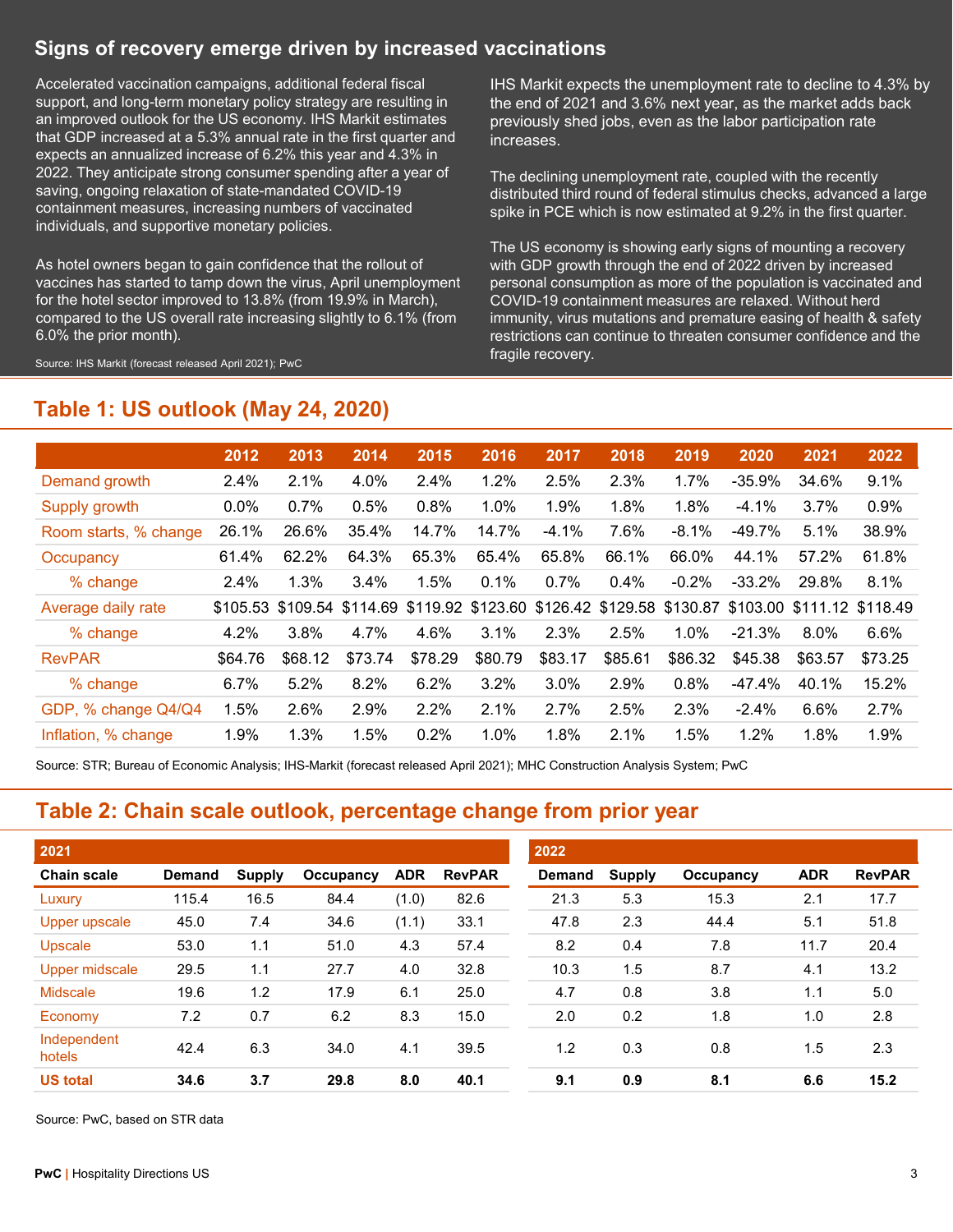



|                                                | <b>S&amp;L Crisis</b>                                                                                                                    | 9/11                                                                                                                                          | <b>Great Financial Crisis</b>                                                                                                                                                 |
|------------------------------------------------|------------------------------------------------------------------------------------------------------------------------------------------|-----------------------------------------------------------------------------------------------------------------------------------------------|-------------------------------------------------------------------------------------------------------------------------------------------------------------------------------|
| <b>Market Event / Month</b>                    | S&L Crisis / Gulf War<br>(Aug. 1990)                                                                                                     | <b>Terrorist Attacks</b><br>(Sep. 2001)                                                                                                       | Lehman Bankruptcy<br>(Sep. 2008)                                                                                                                                              |
| <b>Economic Conditions</b>                     | •Decelerating GDP growth<br>$\bullet$ Recession<br>• Peaking savings and loan crisis                                                     | •Bursting of dot-com bubble<br>•Decelerating GDP growth<br>$\bullet$ Recession                                                                | •Decelerating GDP growth<br>$\bullet$ Recession<br>• Historically low CRE risk premium<br>•Ubiquity of CMBS                                                                   |
| Prior<br>Lodging Industry<br><b>Conditions</b> | • Flat RevPAR prior to onset of the crisis<br>•"Non-economic" hotel development<br>• Significant lodging oversupply                      | • RevPAR declines prior to the terrorist<br>attacks<br>• Above-average quarterly supply<br>growth                                             | • RevPAR declines prior to the onset of<br>the financial crisis<br>• Frothy valuations<br>• Above-average quarterly supply growth<br>• Previously decelerating performance    |
| Recovery & Key Impact                          | • Five quarters to recover to pre-market<br>event RevPAR levels<br>• Emergence of REITs, fundamentally<br>changing the lodging landscape | • 10 quarters to recover to pre-market<br>event RevPAR levels<br>• Subsequent US intervention in Iraq<br>significantly prolonged the recovery | • 17 quarters to recover to pre-market<br>event RevPAR levels<br>• Lenders amended and extended loans<br>instead of foreclosing<br>• Accelerated pace of sector consolidation |